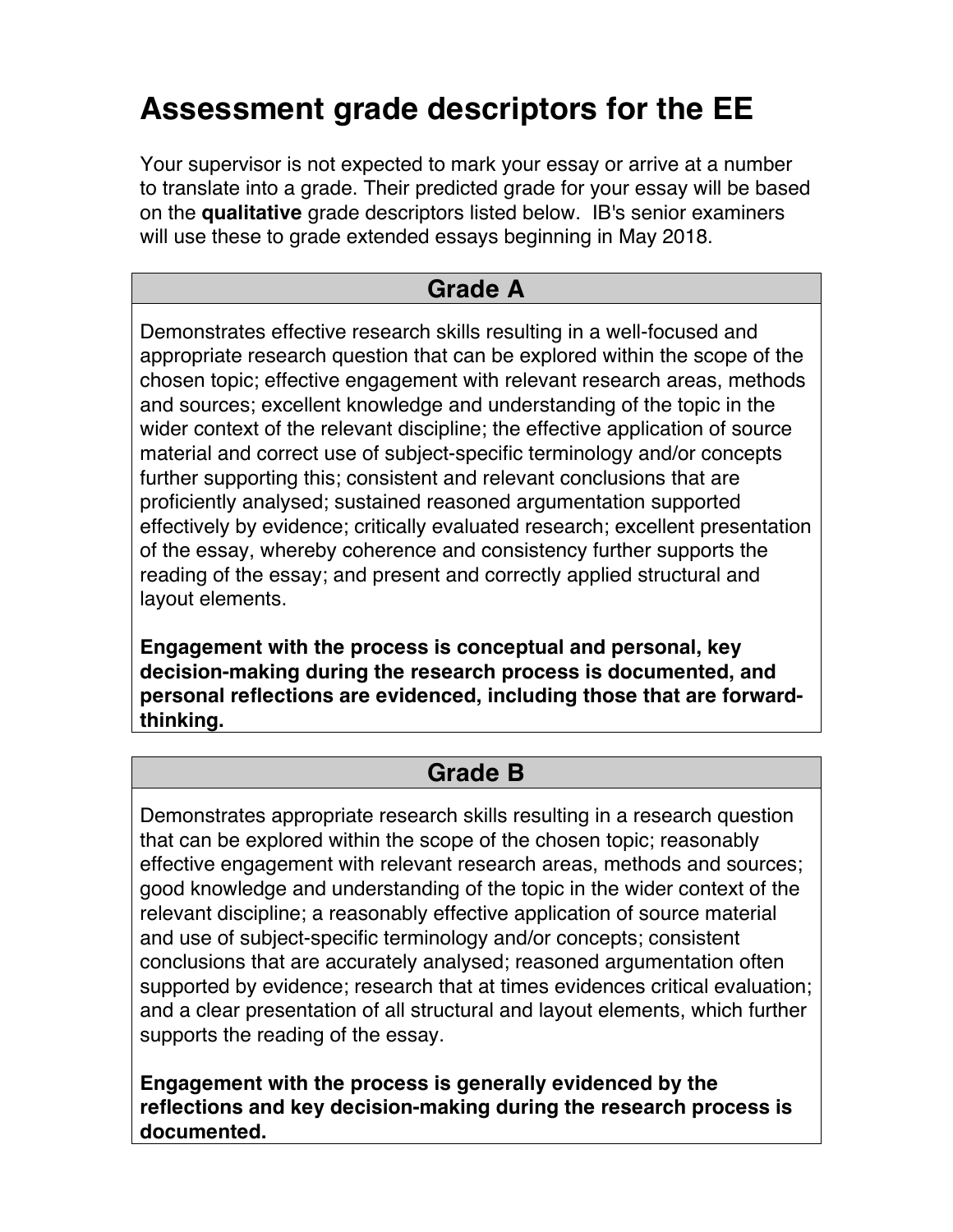#### **Grade C**

Demonstrates evidence of research undertaken, which has led to a research question that is not necessarily expressed in a way that can be explored within the scope of the chosen topic; partially effective engagement with mostly appropriate research areas, methods and sources—however, there are some discrepancies in those processes, although these do not interfere with the planning and approach; some knowledge and understanding of the topic in the wider context of the discipline, which is mostly relevant; the attempted application of source material and appropriate terminology and/or concepts; an attempted synthesis of research results with partially relevant analysis; conclusions partly supported by the evidence; discussion that is descriptive rather than analytical; attempted evaluation; satisfactory presentation of the essay, with weaknesses that do not hinder the reading of the essay; and some structural and layout elements that are missing or are incorrectly applied.

**Engagement with the process is evidenced but shows mostly factual information, with personal reflection mostly limited to procedural issues.**

#### **Grade D**

Demonstrates a lack of research, resulting in unsatisfactory focus and a research question that is not answerable within the scope of the chosen topic; at times engagement with appropriate research, methods and sources, but discrepancies in those processes that occasionally interfere with the planning and approach; some relevant knowledge and understanding of the topic in the wider context of the discipline, which are at times irrelevant; the attempted application of source material, but with inaccuracies in the use of, or underuse of, terminology and/or concepts; irrelevant analysis and inconsistent conclusions as a result of a descriptive discussion; a lack of evaluation; presentation of the essay that at times is illogical and hinders the reading; and structural and layout elements that are missing.

**Engagement with the process is evidenced but is superficial, with personal reflections that are solely narrative and concerned with procedural elements.**